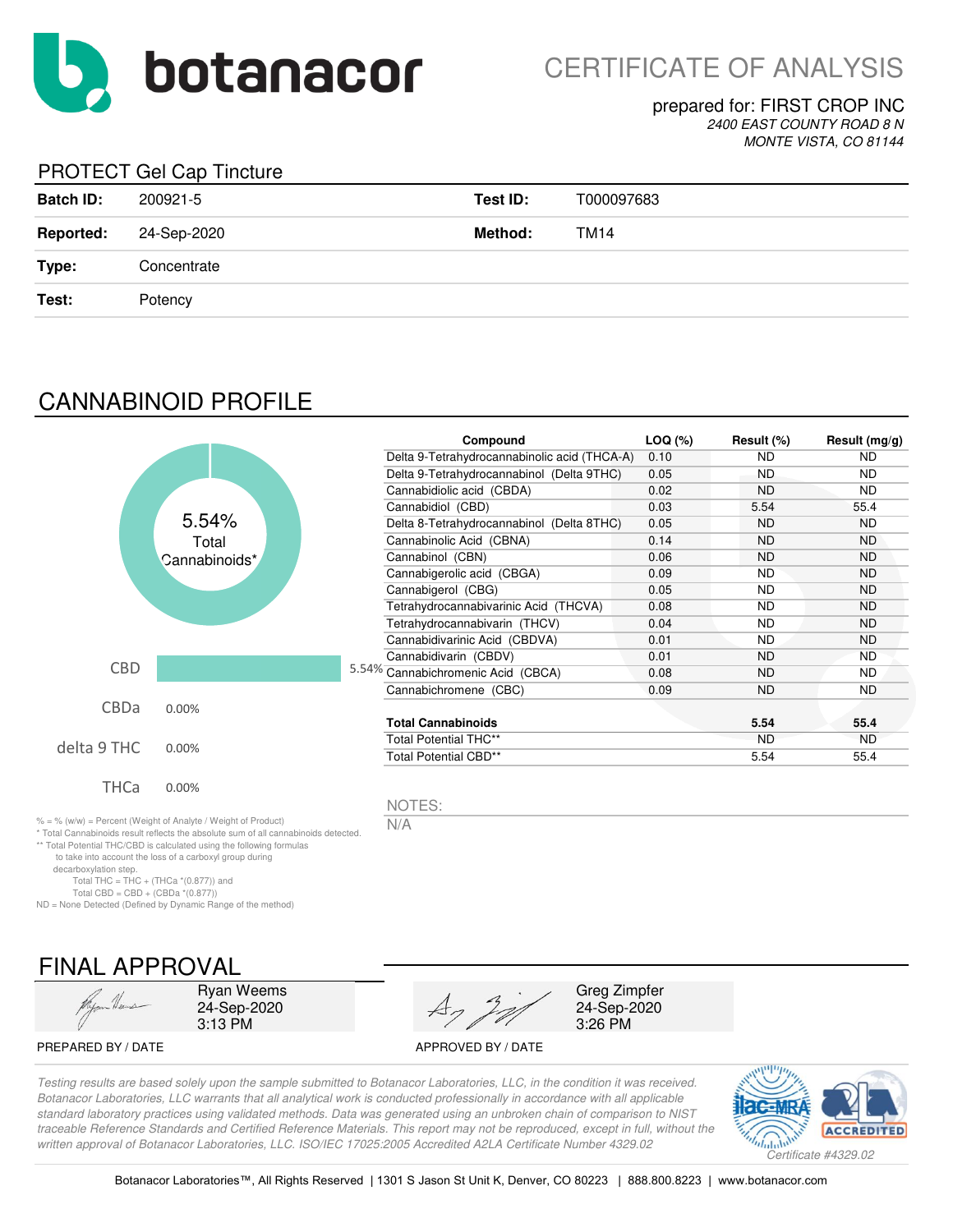

prepared for: FIRST CROP INC *2400 EAST COUNTY ROAD 8 N MONTE VISTA, CO 81144*

#### PROTECT Gel Cap Tincture

| <b>Batch ID:</b> | 200921-5    | Test ID: | T000097686  |
|------------------|-------------|----------|-------------|
| <b>Reported:</b> | 25-Sep-2020 | Method:  | <b>TM17</b> |
| Type:            | Concentrate |          |             |
| Test:            | Pesticides  |          |             |

## PESTICIDE RESIDUE

| Compound            | Dynamic Range (ppb) | Result (ppb)    | Compound        | Dynamic Range (ppb) | Result (ppb)    |
|---------------------|---------------------|-----------------|-----------------|---------------------|-----------------|
| Acephate            | 43 - 2535           | $ND^*$          | Malathion       | 293 - 2535          | $ND^*$          |
| Acetamiprid         | 42 - 2535           | $ND^*$          | Metalaxyl       | 49 - 2535           | $ND^*$          |
| Abamectin           | >269                | $ND^*$          | Methiocarb      | 43 - 2535           | $ND^*$          |
| Azoxystrobin        | 46 - 2535           | $ND^*$          | Methomyl        | 44 - 2535           | $ND^*$          |
| Bifenazate          | 48 - 2535           | $ND^*$          | MGK 264 1       | 164 - 2535          | $ND^*$          |
| <b>Boscalid</b>     | 45 - 2535           | $ND^*$          | MGK 264 2       | 120 - 2535          | $ND^*$          |
| Carbaryl            | 44 - 2535           | $ND^*$          | Myclobutanil    | 48 - 2535           | $ND^*$          |
| Carbofuran          | 39 - 2535           | $ND^*$          | Naled           | 43 - 2535           | $ND^*$          |
| Chlorantraniliprole | 42 - 2535           | $ND^*$          | Oxamyl          | 44 - 2535           | $ND^*$          |
| Chlorpyrifos        | 40 - 2535           | $ND^*$          | Paclobutrazol   | 45 - 2535           | $ND^*$          |
| Clofentezine        | 298 - 2535          | $ND^*$          | Permethrin      | 292 - 2535          | $ND^*$          |
| Diazinon            | 296 - 2535          | $ND^*$          | Phosmet         | 48 - 2535           | $ND^*$          |
| <b>Dichlorvos</b>   | >270                | $ND^*$          | Prophos         | 277 - 2535          | $ND^*$          |
| Dimethoate          | 42 - 2535           | $ND^*$          | Propoxur        | 41 - 2535           | $ND^*$          |
| E-Fenpyroximate     | 305 - 2535          | ND <sup>*</sup> | Pyridaben       | $303 - 2535$        | $ND^*$          |
| Etofenprox          | 44 - 2535           | $ND^*$          | Spinosad A      | $31 - 2535$         | $ND^*$          |
| Etoxazole           | 302 - 2535          | $ND^*$          | Spinosad D      | $85 - 2535$         | $ND^*$          |
| Fenoxycarb          | $>45$               | ND <sup>*</sup> | Spiromesifen    | >276                | $ND^*$          |
| Fipronil            | $50 - 2535$         | $ND^*$          | Spirotetramat   | >290                | $ND^*$          |
| Flonicamid          | 45 - 2535           | ND <sup>*</sup> | Spiroxamine 1   | 18 - 2535           | $ND^*$          |
| Fludioxonil         | >273                | $ND^*$          | Spiroxamine 2   | 22 - 2535           | $ND^*$          |
| Hexythiazox         | $36 - 2535$         | ND <sup>*</sup> | Tebuconazole    | 279 - 2535          | ND <sup>*</sup> |
| Imazalil            | 288 - 2535          | $ND^*$          | Thiacloprid     | 44 - 2535           | $ND^*$          |
| Imidacloprid        | 41 - 2535           | ND*             | Thiamethoxam    | 46 - 2535           | $ND^*$          |
| Kresoxim-methyl     | 46 - 2535           | $ND^*$          | Trifloxystrobin | 42 - 2535           | $ND^*$          |

| Compound       | Dynamic Range (ppb) | Result (ppb)    |
|----------------|---------------------|-----------------|
| Malathion      | 293 - 2535          | $ND^*$          |
| Metalaxyl      | 49 - 2535           | ND <sup>*</sup> |
| Methiocarb     | 43 - 2535           | $ND^*$          |
| Methomyl       | 44 - 2535           | ND <sup>*</sup> |
| MGK 264 1      | 164 - 2535          | $ND^*$          |
| MGK 264 2      | 120 - 2535          | ND <sup>*</sup> |
| Myclobutanil   | 48 - 2535           | $ND^*$          |
| Naled          | 43 - 2535           | ND <sup>*</sup> |
| Oxamyl         | 44 - 2535           | $ND^*$          |
| Paclobutrazol  | 45 - 2535           | ND <sup>*</sup> |
| Permethrin     | 292 - 2535          | ND*             |
| Phosmet        | 48 - 2535           | ND <sup>*</sup> |
| Prophos        | 277 - 2535          | ND <sup>*</sup> |
| Propoxur       | 41 - 2535           | ND <sup>*</sup> |
| Pyridaben      | 303 - 2535          | ND <sup>*</sup> |
| Spinosad A     | 31 - 2535           | $ND^*$          |
| Spinosad D     | 85 - 2535           | ND <sup>*</sup> |
| Spiromesifen   | >276                | ND <sup>*</sup> |
| Spirotetramat  | >290                | ND <sup>*</sup> |
| Spiroxamine 1  | 18 - 2535           | $ND^*$          |
| Spiroxamine 2  | 22 - 2535           | ND <sup>*</sup> |
| Tebuconazole   | 279 - 2535          | $ND^*$          |
| Thiacloprid    | 44 - 2535           | ND*             |
| Thiamethoxam   | 46 - 2535           | $ND^*$          |
| Triflowntrobin | <u>າດ</u><br>OEOE   | <b>NIN*</b>     |

\* ND = None Detected (Defined by Dynamic Range of the method)

N/A

## FINAL APPROVAL

Samantha Smoll

Sam Smith 25-Sep-2020 2:31 PM

Den Miton

Ben Minton 25-Sep-2020 4:39 PM

PREPARED BY / DATE APPROVED BY / DATE

*Testing results are based solely upon the sample submitted to Botanacor Laboratories, LLC, in the condition it was received. Botanacor Laboratories, LLC warrants that all analytical work is conducted professionally in accordance with all applicable standard laboratory practices using validated methods. Data was generated using an unbroken chain of comparison to NIST traceable Reference Standards and Certified Reference Materials. This report may not be reproduced, except in full, without the written approval of Botanacor Laboratories, LLC.*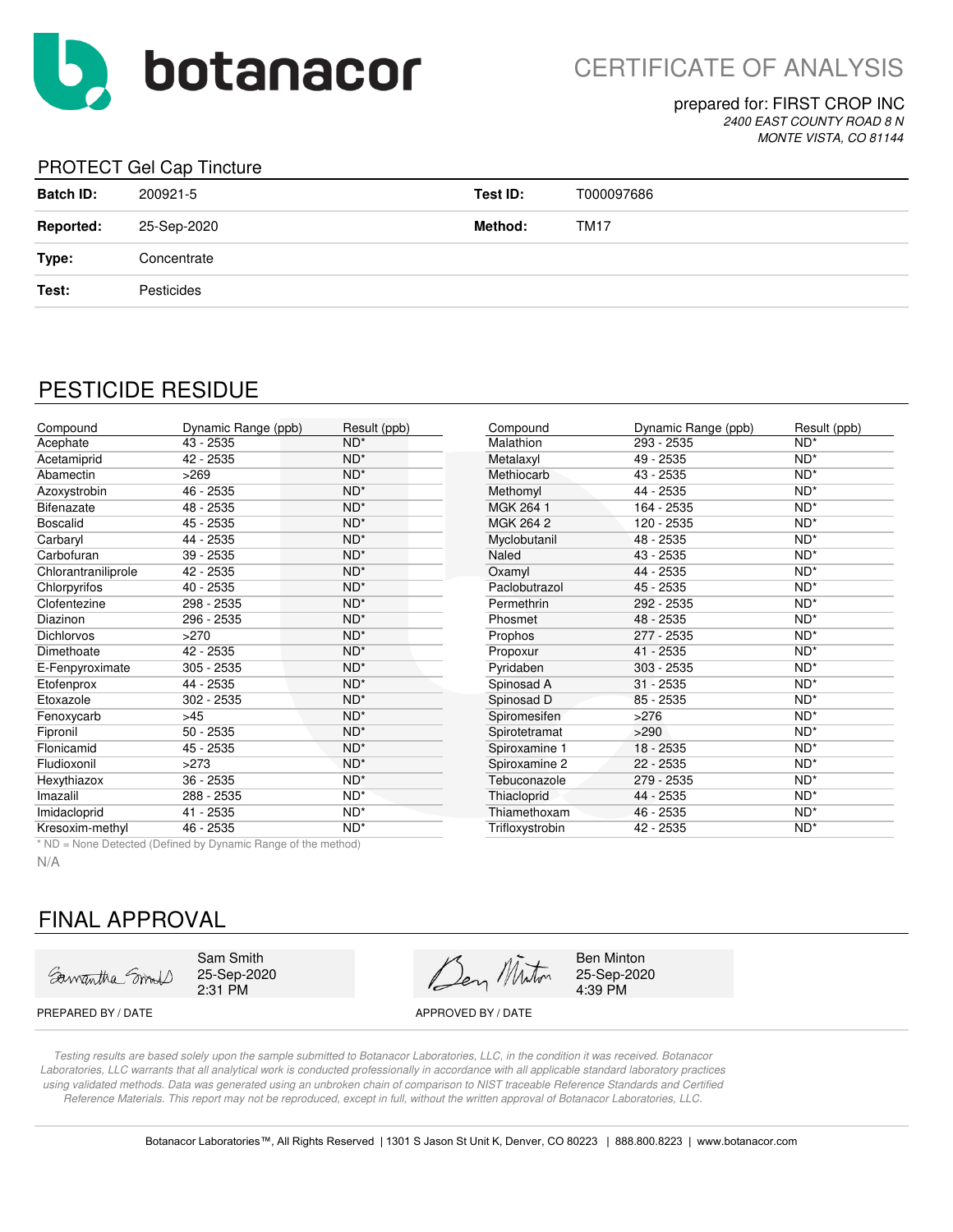

#### prepared for: FIRST CROP INC *2400 EAST COUNTY ROAD 8 N*

*MONTE VISTA, CO 81144*

### PROTECT Gel Cap Tincture

| <b>Batch ID:</b> | 200921-5    | Test ID: | T000097687 |
|------------------|-------------|----------|------------|
| <b>Reported:</b> | 23-Sep-2020 | Method:  | TM19       |
| Type:            | Other       |          |            |
| Test:            | Metals      |          |            |
|                  |             |          |            |

# HEAVY METALS

| Analyte        | <b>Dynamic Range (ppm)</b> | <b>Result (ppm)</b> |
|----------------|----------------------------|---------------------|
| <b>Arsenic</b> | $0.073 - 7.31$             | <b>ND</b>           |
| Cadmium        | $0.076 - 7.58$             | <b>ND</b>           |
| <b>Mercury</b> | $0.073 - 7.28$             | <b>ND</b>           |
| Lead           | $0.100 - 9.99$             | <b>ND</b>           |

\* ND = None Detected (Defined by Dynamic Range of the method)

# FINAL APPROVAL



Ryan Weems 23-Sep-2020 2:19 PM



Greg Zimpfer 23-Sep-2020 4:02 PM

PREPARED BY / DATE APPROVED BY / DATE

*Testing results are based solely upon the sample submitted to Botanacor Laboratories, LLC, in the condition it was received. Botanacor Laboratories, LLC warrants that all analytical work is conducted professionally in accordance with all applicable standard laboratory practices using validated methods. Data was generated using an unbroken chain of comparison to NIST traceable Reference Standards and Certified Reference Materials. This report may not be reproduced, except in full, without the written approval of Botanacor Laboratories, LLC.* 

Botanacor Laboratories™, All Rights Reserved | 1301 S Jason St Unit K, Denver, CO 80223 | 888.800.8223 | www.botanacor.com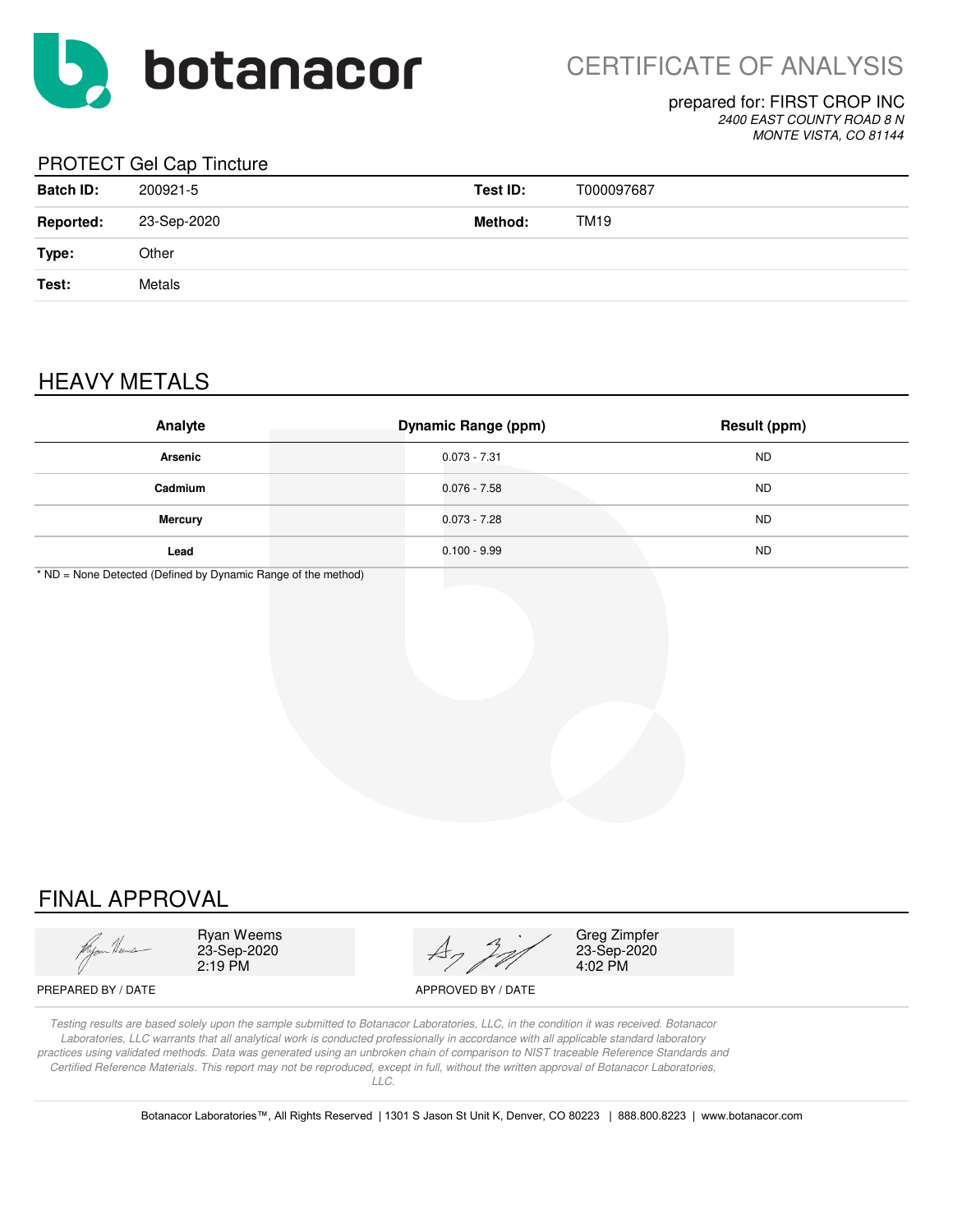

### prepared for: FIRST CROP INC *2400 EAST COUNTY ROAD 8 N*

*MONTE VISTA, CO 81144*

### PROTECT Gel Cap Tincture

| <b>Batch ID:</b> | 200921-5                 | Test ID: | T000097684       |
|------------------|--------------------------|----------|------------------|
| <b>Reported:</b> | 24-Sep-2020              | Method:  | TM <sub>04</sub> |
| Type:            | Concentrate              |          |                  |
| Test:            | <b>Residual Solvents</b> |          |                  |
|                  |                          |          |                  |

# RESIDUAL SOLVENTS

| <b>Solvent</b>                          | <b>Dynamic Range (ppm)</b> | <b>Result (ppm)</b> |
|-----------------------------------------|----------------------------|---------------------|
| Propane                                 | 59 - 1173                  | *ND                 |
| <b>Butanes</b><br>(Isobutane, n-Butane) | 127 - 2531                 | *ND                 |
| Methanol                                | $53 - 1057$                | *ND                 |
| Pentane                                 | 76 - 1521                  | *ND                 |
| Ethanol                                 | 74 - 1477                  | *ND                 |
| Acetone                                 | 86 - 1726                  | *ND                 |
| <b>Isopropyl Alcohol</b>                | $90 - 1803$                | *ND                 |
| Hexane                                  | $5 - 109$                  | *ND                 |
| <b>Ethyl Acetate</b>                    | 85 - 1703                  | *ND                 |
| <b>Benzene</b>                          | $0.2 - 3.4$                | *ND                 |
| <b>Heptanes</b>                         | $81 - 1617$                | *ND                 |
| <b>Toluene</b>                          | $16 - 311$                 | *ND                 |
| Xylenes<br>(m,p,o-Xylenes)              | 116 - 2327                 | *ND                 |

\* ND = None Detected (Defined by Dynamic Range of the method)

NOTES: N/A

# FINAL APPROVAL



Ryan Weems 24-Sep-2020 3:21 PM

Den Miton

Ben Minton 24-Sep-2020 3:26 PM

PREPARED BY / DATE APPROVED BY / DATE

*Testing results are based solely upon the sample submitted to Botanacor Laboratories, LLC, in the condition it was received. Botanacor Laboratories, LLC warrants that all analytical work is conducted professionally in accordance with all applicable standard laboratory practices using validated methods. Data was generated using an unbroken chain of comparison to NIST traceable Reference Standards and Certified Reference Materials. This report may not be reproduced, except in full, without the written approval of Botanacor Laboratories, LLC. ISO/IEC 17025:2005 Accredited A2LA Certificate Number 4329.02*



Botanacor Laboratories™, All Rights Reserved | 1301 S Jason St Unit K, Denver, CO 80223 | 888.800.8223 | www.botanacor.com